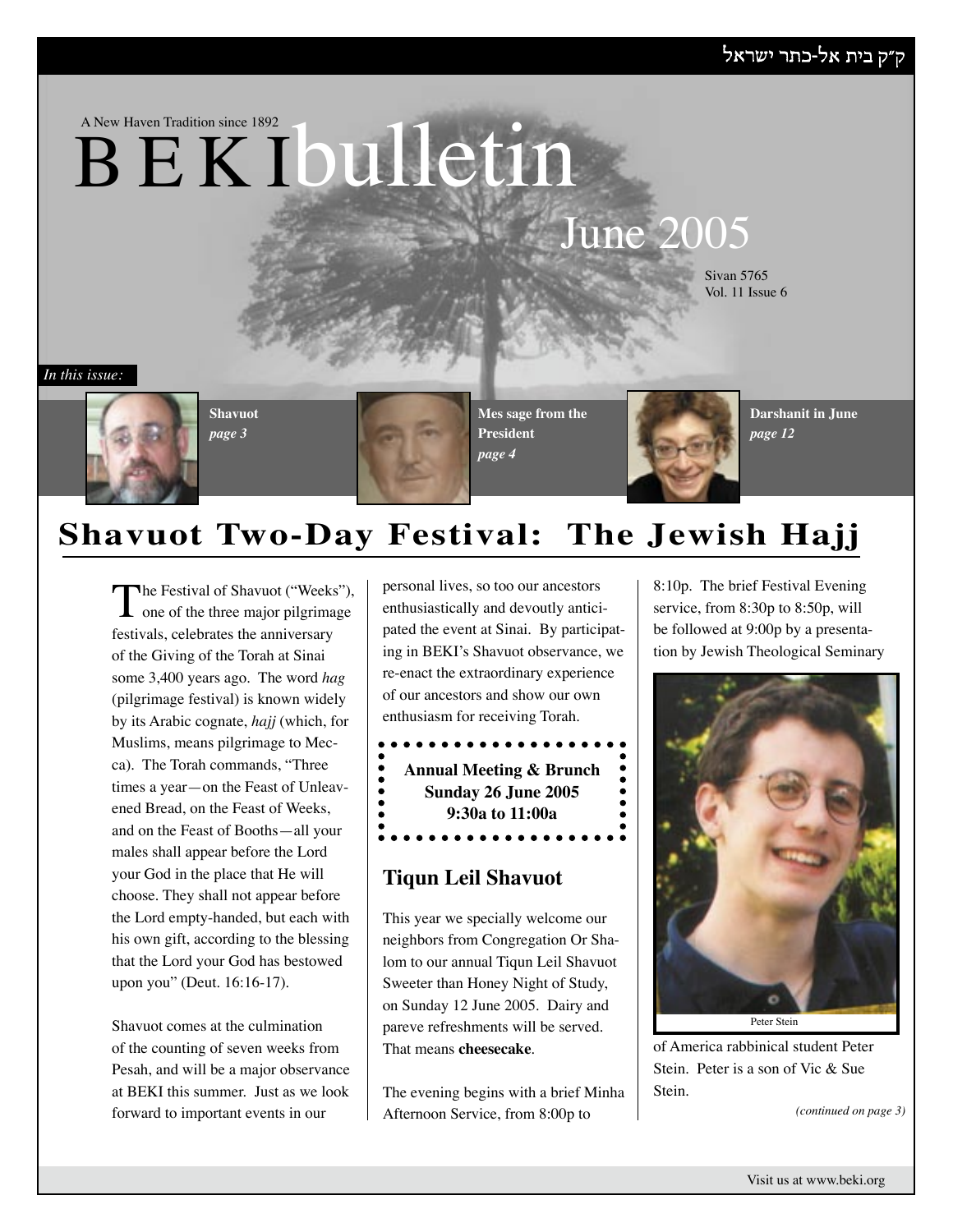#### **Service Leaders' Rotation List**

The "Master Rotation List" for Shabbat & Festival service participation will be mailed in late June to one hundred households. (Additional copies are available in the lobby literature rack and at www.beki.org/rotate.html). The list is the compilation of parts to be lead by those who volunteered for the services listed. If you would like to lead a children's or adult service, or learn to do so, or if you would like to request a specific date between July and December 2005, contact Rabbi Tilsen at 389-2108 ext. 10 (jjtilsen@beki.org).

BEKI has a long history of volunteerism. Over the past decades, much of the building was built and maintained by its members' own labor. Food preparation for programs and cleanup were done by members. In our day, many have now extended this "Jewit-yourself" approach to the worship and teaching services as well. This has earned BEKI the epithet of "The People's Temple."

### **Your Ad Here**

The **BEKI Bulletin** is sent to over 700 households and businesses and is repeatedly consulted as a reference document. Advertisers report positive results.

For rates and to place your ad, contact Peggy at office@beki.org (389-2108 x14).

#### BEKI Bulletin

The newsletter is published monthly by Congregation Beth El-Keser Israel for the benefit of its members. Congregation Beth El-Keser Israel is affiliated with the United Synagogue of Conservative Judaism.

To contribute articles or for inquiries regarding membership, donations, or special activities, call the Synagogue office (203) 389-2108, or write to: 85 Harrison Street, New Haven, CT 06515-1724 or email: jjtilsen@beki.org or see our web page: www.beki.org For information about advertising, call the synagogue office. Deadline for submission of ads or articles is the 1st of the month preceding publication. Annual subscription is \$36.00.

> BEKI Bulletin © 2005 Congregation Beth El-Keser Israel. A Message from Rabbi Tilsen & Dear Rabbi © 2005 Jon-Jay Tilsen. All rights reserved.

**Editor** *Rabbi Jon-Jay Tilsen* **Associate Editor** *Donna Levine* **Associate Editor** *Donna Kemper* **Associate Editor** *Herbert Winer* **Circulation Manager** *Saul Bell* **Layout & Design** *Media Arts Center* **Advertisement Editor** *Sheila Gardiner* **Advertisement Associate Editor** *Ronni Rabin* **Photographer** *Charles Ludwig*

Observer Ad FV 4/4/05 7:40 PM Page 1

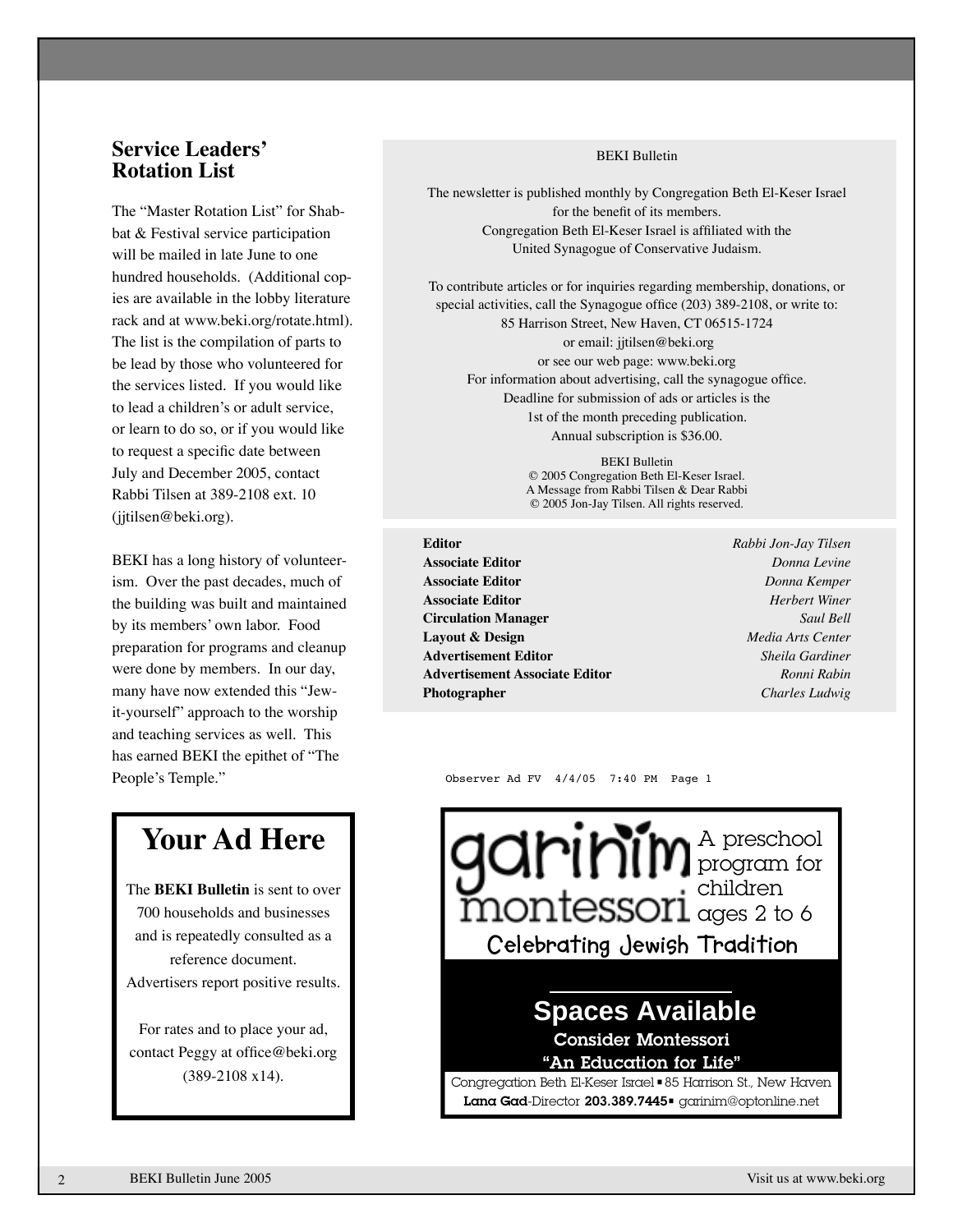### **Shavuot**

After another break for refreshments, exploration of Torah continues with additional presentations, including a late-night shiur by Moshe Meiri. Additional details were being finalized as this issue went to press.

#### **Shavuot Candle Lighting**

Those who are able may light Festival candles at 8:08p or earlier on Sunday night 12 June. It is also customary to light Yizkor Memorial candles immediately before lighting the festival candles. On Monday night 13 June, the candles are lighted *after* 9:05p, using the pre-existing flame of the memorial candles, pilot or other light.

The blessing recited over the Festival candles is "Barukh...asher qideshanu bemitzvotav vetsivanu lehadliq ner shel yom tov" and the "Shehehianu," both of which can be found in most siddurim (prayerbooks). Audio recordings of these and other berakhot (blessings) are available at www.beki. org/audio.html.

### **Shavuot Mornings**

*Yizkor Memorial Service*

The Shavuot First Day Festival Shaharit Morning Service begins at 9:15a on Monday 12 June 2005. The service includes the full recitation of Hallel.

The Shavuot Second Day Morning service begins at 9:15a on Tuesday 13 June 2005. The Festival service includes a *Shaharit* morning service, *Hallel* (Psalms of praise), a Torah reading and *Haftara*. Following the

Haftara (prophetic reading), the Yizkor Memorial Service is held.

The Yizkor memorial service is one of four such services during the year that help us recognize our feelings of loss, which are often especially intense during the Festival season, and to honor the memories of our loved ones. Following Yizkor, the Book of Ruth is read to a uniquely beautiful and ancient melody based on the same system of *ta`amei hamiqra* ("trope") found in most of the Hebrew Bible. Then the Festival *Musaf* additional service is recited.

#### *(Cover story continued)* **Synagogue Decorum**

It is suggested that worshipers not enter or exit the sanctuary while the congregation is standing for the Amida or during a Torah reading. When entering or exiting during the Torah service, it is best to do so between readings (i.e. between the aliyot). Please be sure to turn off mobile phones and pagers before entering the building on Shabbat and Festivals and before entering the Sanctuary or Chapel on any day. Those who must use mobile phones for medical or other emergency purposes on Shabbat or Festivals are asked to find a private place such as the Harrison Street stairwell. Your consideration for other worshipers is appreciated.



Moshe Meiri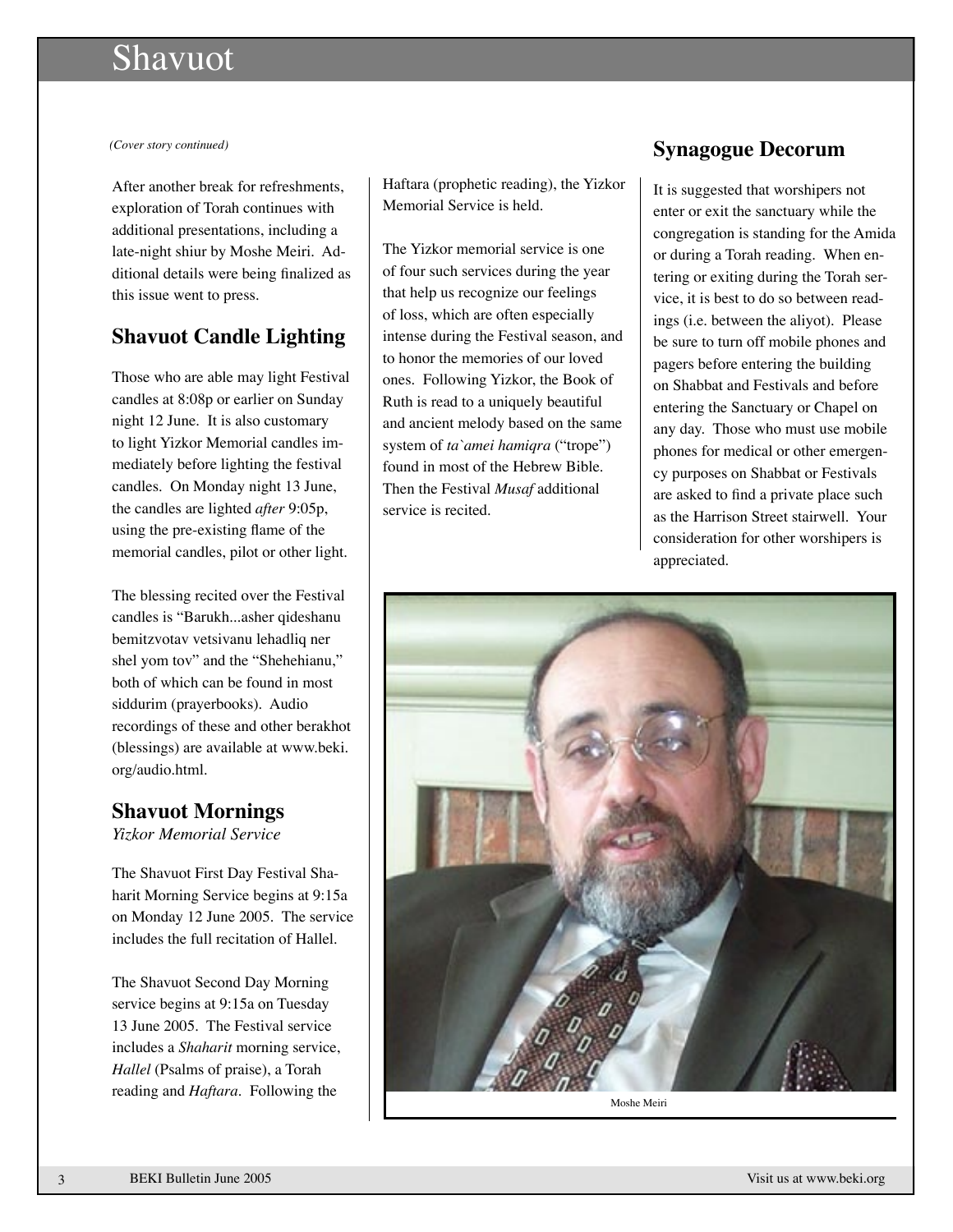## A Message from President Gila Reinstein



Over the past few months, the BEKI Board of Trustees and other members have been working hard to build on the existing strengths of this congregation by ensuring continuity in our professional and lay leadership.

It gives me great pleasure to announce that we have renewed our contract with Rabbi Jon-Jay Tilsen for a 10 year period. He has already served as our rabbi for almost a dozen years under a series of short-term contracts, and now we can look forward to (at least) another 10 of his thoughtful



and inspiring guidance. Jon-Jay is a wonderful teacher and role model, a *menschlich* human being, an intelligent strategic planner and an effective fundraiser. His sense of humor is icing on the cake. We are truly lucky to have him as our spiritual leader for the foreseeable future. The last rabbi to serve this congregation for more than a decade was Rabbi Andrew Klein, of blessed memory, who held the Keser Israel pulpit for 16 years until his death in 1967. Rabbi Tilsen will be the first rabbi to serve in our present building for more than a decade. He is also the first to serve the combined Beth El and Keser Israel congregations for so long a stretch. Thanks to attorney Carl Goldfield for his able assistance with this contract.

I am also delighted to announce that we expect to renew our contract with Education Director Dr. Lauren Kempton for a three-year period. Her previous contracts were for one year at a time. Lauren's creative management has produced a religious school that children actually enjoy attending. Due to her outstanding efforts, BEKI's religious school has been given Framework for Excellence status and will serve as a model for other Hebrew schools nationwide. Only eight schools were given that designation the highest possible—in all of North America this year. Congratulations to Dr. Kempton, to the BRS Committee, and to all the teachers and students of our outstanding school! Thanks to attorney Sybil Richards for her able assistance with this contract.

Our strong professional leadership will, happily, remain the same, but

the lay leadership is due for a change. When I became president, I intended to hold the position for two consecutive one-year terms, but ended up serving for a third year, because we had no clear line of succession.

I have truly enjoyed being president of BEKI, but it's time for me to step down. Donna Levine has agreed to serve as the next president for a twoyear term, subject to the approval of the congregation at our annual meeting on June 26. I am certain that she



will be an extraordinarily effective president, and I look forward to working with her.

We are building into the Executive Board structure a more predictable order of succession, and if the synagogue passes amendments to our Bylaws that will be proposed soon, the first vice president will automatically become the next president at the end of two years; the second vice president will become the first vice president; the third vice president will become second vice president, and a new third Andrew Klein **VIII, Happhy, remain the same**, but vice president will be selected. Each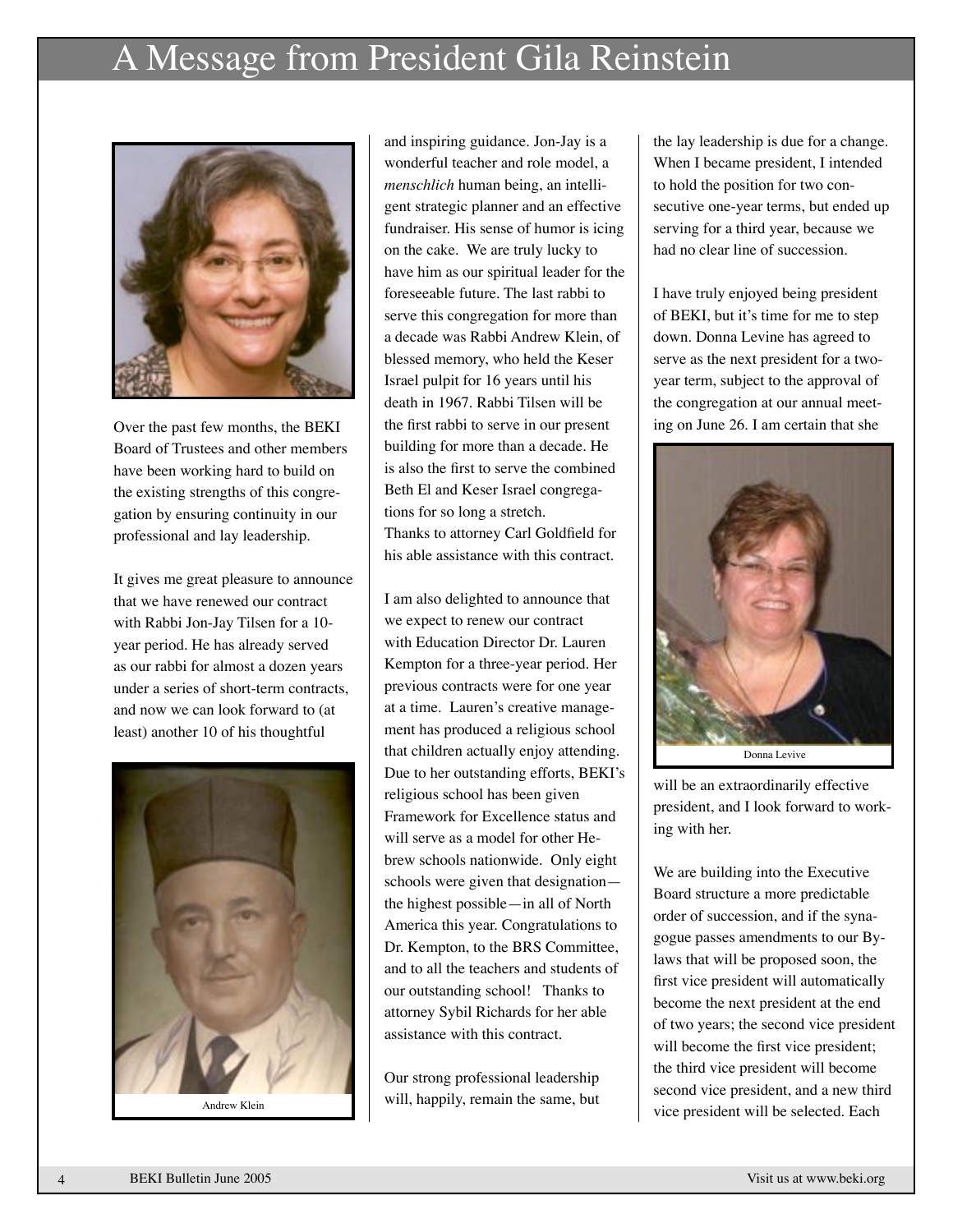

position will have a two-year term. That means that after Donna's two years in office, First V.P. Alan Lovins will become BEKI President. Following Alan, Isaiah Cooper; and following Isaiah, Bryna Pauker. This arrangement puts us in a very strong position for long-term planning and continuity. It will enable us to take on multi-year projects with confidence. We will have experienced, dedicated leaders lined up for eight years at a time. Of course, it sometimes happens that the best-laid plans of mice and men go awry, but at least we have a plan!

I take real satisfaction in knowing that the future leadership of this wonderful congregation, both lay and professional, is in good hands. My thanks to all those who served on the committees that made this happen!



#### **Checks VISA MasterCard Honored**

Our office accepts VISA and MasterCard in payment of any pledge, bill or purchase (except grocery certificates). BEKI is charged fees for the use of charge cards, so checks are still preferred. To pay by Visa & MasterCard simply call, write or visit our office with the card's name, number and expiration date.

### **Leave a Legacy**

#### *Dear Donna,*

*All this talk about giving, but charity begins at home. That's why I'm giving all of my assets to my children and grandchildren.*

*Signed, Family Man*

#### Dear Family Man,

Of course, you have to provide for your family before carelessly spending your money! But giving to your children is not considered "charity," or "tzedaqa" in the language of our tradition. "Tzedaqa" means your obligation to support communal institutions financially.

When it comes to charity, you can teach your children and grandchildren a lot about your values by giving to the causes you care about. Perhaps the greatest legacy we can leave for our families is a strong sense of who they are and what their heritage represents. A charitable bequest in your will is a written statement of what you cherish. How proud we all are when we see our children growing into good, compassionate people; how proud you can make your children by demonstrating that their parents are righteous people. Giving to BEKI, in particular, demonstrates your commitment to the future of Judaism. Perhaps you can't afford to make a large donation or bequest, but if everyone made a sincere effort, we could all point with pride to our Judaic "home" and community.

Sincerely, Donna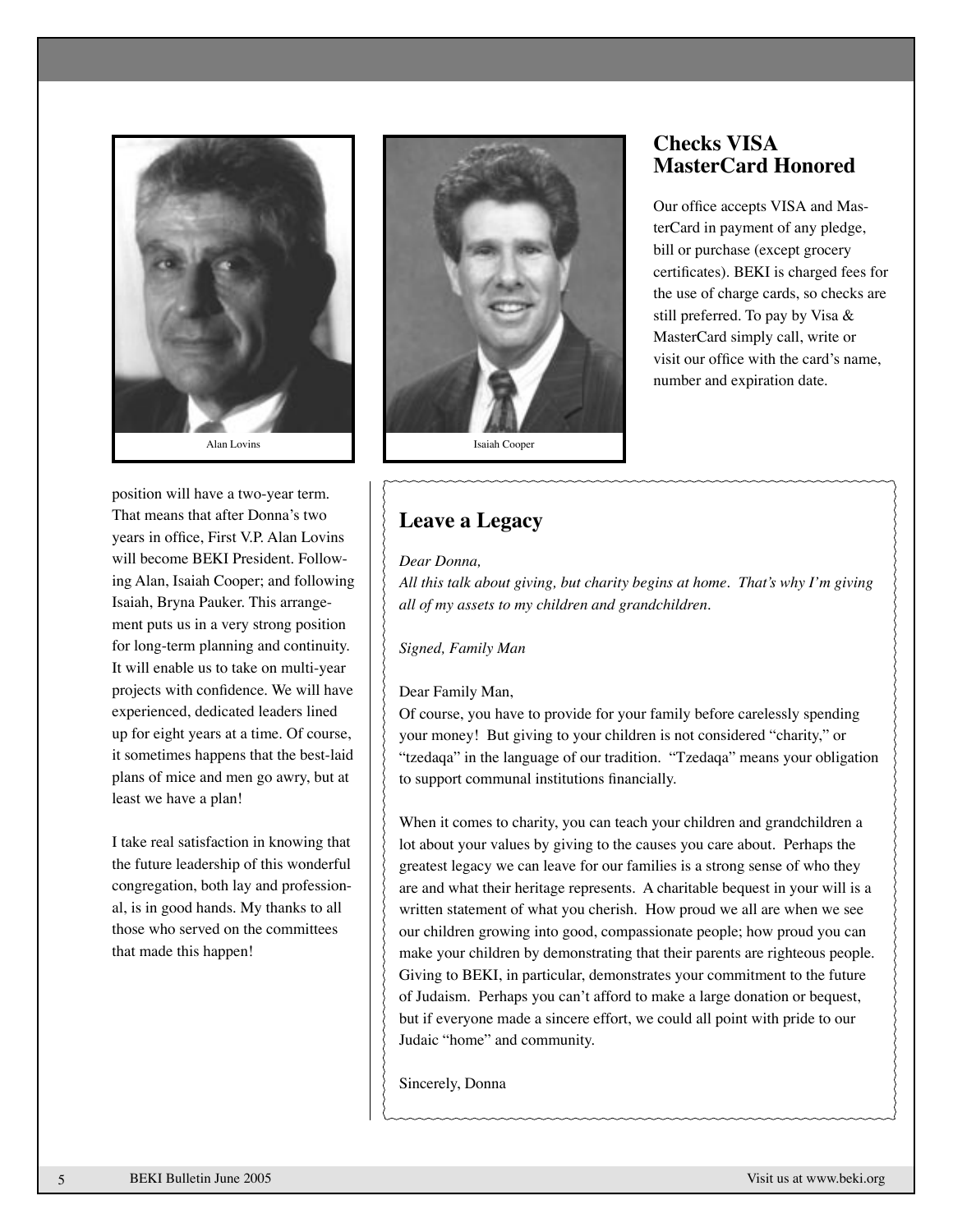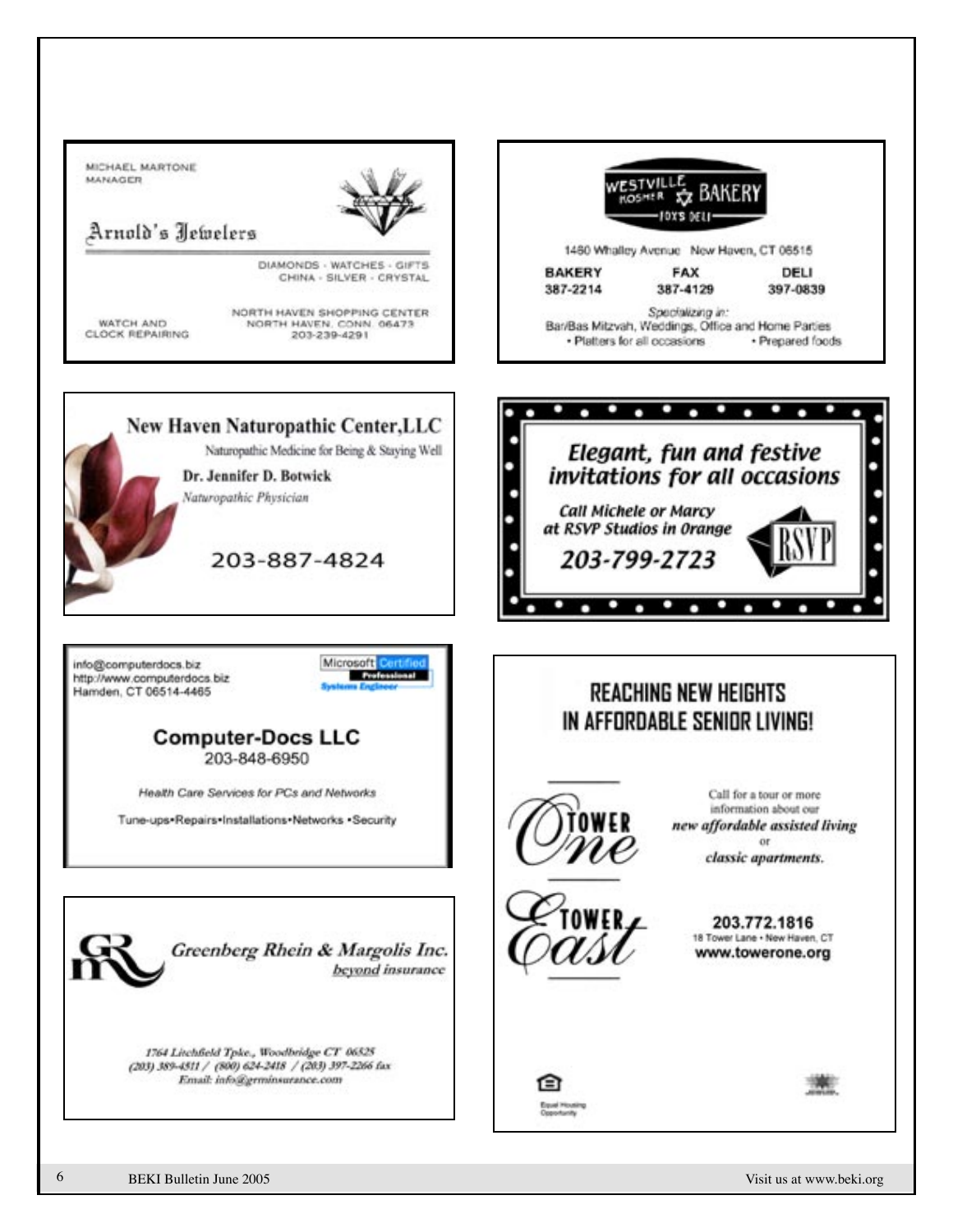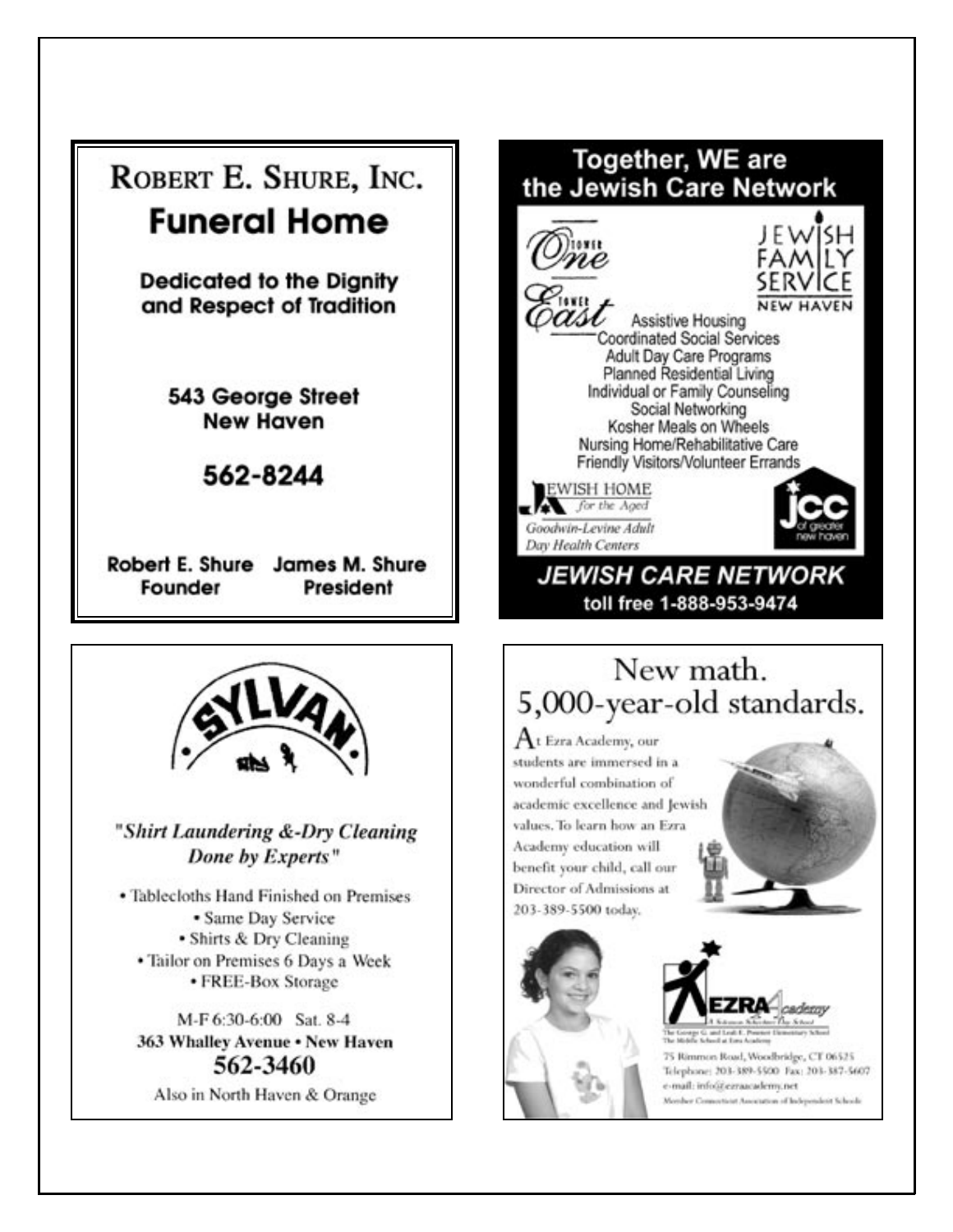## A Message from the Education Director



This Passover, as in past<br>
Passovers, Rabbi Jon-Jay<br>
Tilsen receives requests fo<br>
folks who need a Seder to attend. Passovers, Rabbi Jon-Jay Tilsen receives requests for This year he received a very unusual request. A young man who was in a Halfway House, felt the urge to attend a Seder. He looked in the Yellow Pages and found Beth El - Keser Israel. He called the Rabbi who asked if I could find a place for him. It was four days before the First Seder and most everyone had a full house. I thought and thought. Then I came up with the solution. He could come to the Seder I was hosting at Fellowship Place. I called him and explained about the Seder and arranged to pick him up. That morning my car was rather full with items for the Seder: cases of matza, both Miriam and Elijah's cups, my special Seder plate, plus tubs of .

I found the Halfway House and signed him out and proceeded to Fellowship Place. He helped me set up and was in community with the

others in attendance. As we started the Seder I thought of the Magid, the telling... "Let all who are hungry come and eat. Let all who are in need come and celebrate Pesah. When we share our bounty, we honor our past. When we share our joy, we ease the spirit's hunger." The Seder meal was wonderful, thanks to Sara Mag, Special Program Director at Fellowship. When the matza ball soup was served, I looked over at my guest, and he had this bittersweet look on his face. He said, "This is just like my bubbe used to make." I was deeply touched and so happy that he found us at BEKI through the Yellow Pages. "Berukhim habaim beShem Adonai. Berukhot habaot tahat kanfei HaShekhina." Blessed are you who come in God's name. Blessed are you who come under God's protecting Presence. I am so proud to be a member of BEKI, a synagogue where all are welcome, a shul committed to Social Justice and Social Action. I believe that at BEKI when the Seder is over, we continue to celebrate the end of our enslavement in Egypt by working to free those in need.... the hungry, those of special needs, the poor and the vulnerable. We rise from

our enslavement of the noise of our lives to imagine a world and a society that reflects the holiness of every human life. This person still needs assistance, to enter the workforce. Please call me if you can help.



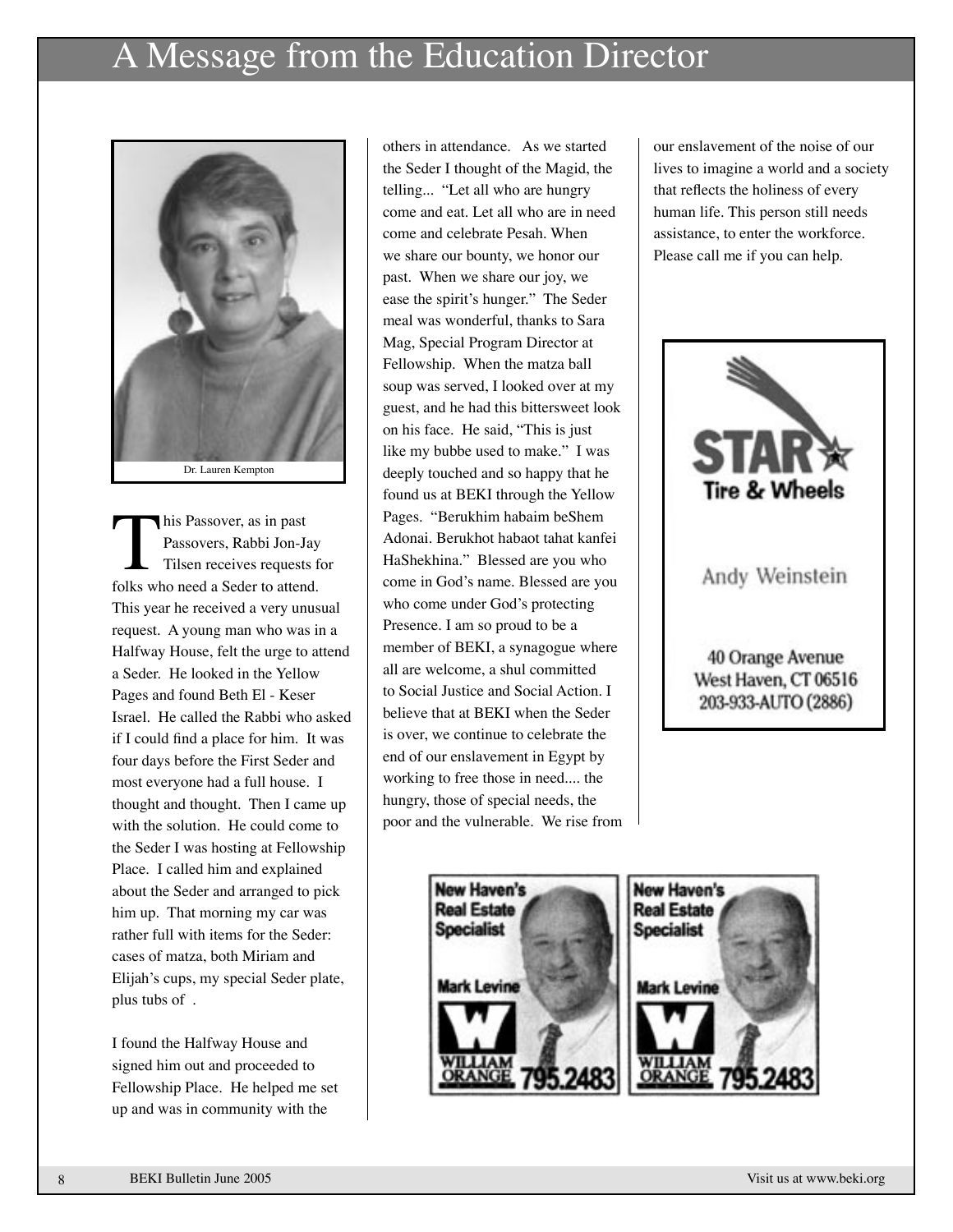## Religious School News

As is the tradition, BEKI Religious School closed for the summer with a combined Graduation Ceremony and Mitzvah Hero Brunch and Presentation. At the Graduation, all students in grades Kindergarten through Seventh Grade received books, presented by Mr. George Posener. This has become a wonderful tradition for both the students and Mr. Posener. Dr. Lauren Kempton, Education Director of BEKI presented a gift to Michal Becher, Meyuhad teacher who is returning to Israel. Edward Abramovitz was also honored for his multiple roles at BEKI, Assistant and Tutor in the Benei Mitzva program and *madrikha* for Grade Five. The Graduation was followed by the Mitzva Hero Brunch hosted by the Benei Mitzva parents.

The Benei Mitzva class members then gave short presentations on each of their Mitzva Heroes.

The honorees and their Benei Mitzvah students are:

**Alex Shragis – his grandmother of blessed memory - Judith Sardi Tsvi Benson Tilsen – Rabbi Jon-Jay Tilsen Jonathan Curtis-Resnik – Karen Fine Rachel Green – Daryl Kuperstock Jesse Goldblum – Harry Sherman David Friedman – Paul Goodwin Ariel Weiser – Mikki Ratner Seth Miller – Alan Lovins Alan Visochek – Jordan River Village Project**



This intergenerational project has deepened our understanding of the links between generations, for our students personally, their families, and the wider Jewish com-

munity. As we read in *Pirqe Avot*, "Upon three things the world is based: upon the Torah, upon the Temple service, and upon the practice of Charity." We would add the performance of *mitzvot* and we are grateful for the life examples of our Mitzva Heroes.

### **LifeCycle**

#### **HaMaqom Yinahem**

*With sorrow we note the passing of*

**Irving Berman**, *brother of Harriet (& Sam) Kantrowitz*

#### **Lilyan Goodwin**

### **Mazal Tov**

 • To MAKOM Graduates Nathaniel Cohen-Fraade, Dana Wolf Etra, Joanna Wolf Etra, Ilana Rachel

Levine, Noah Jacob Ottenstein, Benjamin David Zlotoff • To Ivan & Rita Sachs on celebrating their 50th wedding anniversary

### **CHARLES F. ROSENAYII'S** LIVERPOOL PRODUCTIONS The Famous Fun

-BODD GRS" DJs R/BAT-MITZAHS

"Fun" Jewish PARTies

We don't just stand there like statues. We Perform. Phone (203) 865-DJDJ www.boppersdjs.com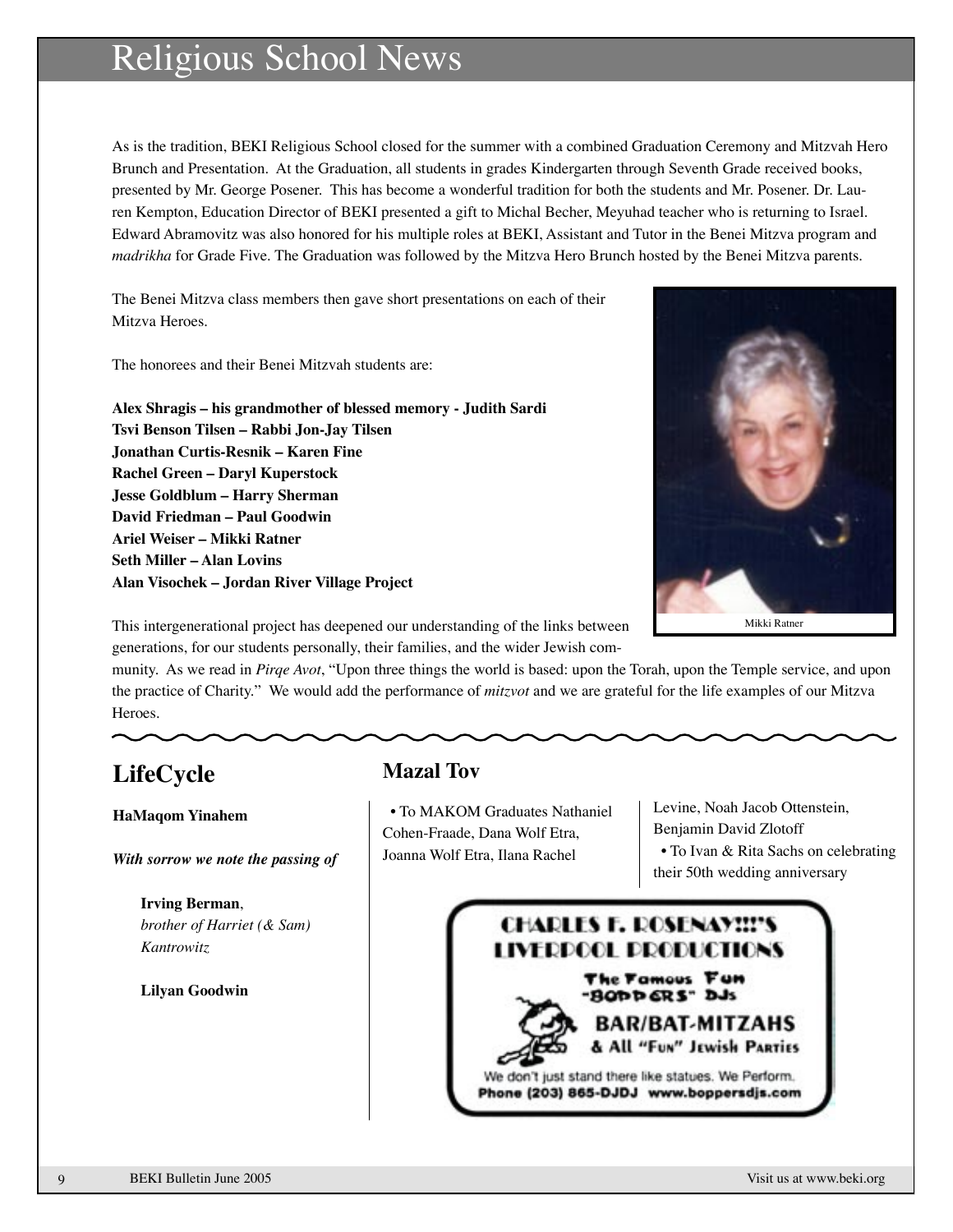## Torah for the Hungry Mind - Adult Studies

*Shabbatot* **Darshanim in June**



• Matthew Wightman will serve as darshan on Shabbat 4 June parashat BaMidbar

• Laura Visochek will serve as darshanit on Shabbat 11 June parashat Naso • Laurel Leff will serve as darshanit on Shabbat 25 June parashat Shelah Lekha

#### **Shabbat Shalom Learners' Minyan**

The "Shabbat Shalom Learners' Minyan," which meets every other Saturday morning at 10:45a in BEKI's Library Chapel, is an ideal setting for veteran and novice shul-goers alike to become more comfortable and proficient in the *Shaharit* (morning) and Torah services in a supportive setting. Expertly led by **Steven Fraade**, **Rabbi Alan Lovins, Rabbi Murray Levine** and others, the Shabbat Shalom Learners' Minyan is a nurturing

exploration of practice and theory presented in a participatory, nonthreatening and multi-generational setting. Many members who take advantage of this unique offering feel a deeper sense of awe born of increased understanding and appreciation for the services. Everyone is welcome to participate regardless of religious status or background.

#### *Sundays* **New: Summer Talmud with Moshe Meiri**

Dive into the "sea of Talmud" on Sunday mornings in June. S*ummer Talmud with Moshe Meiri* will meet each Sunday morning in June from 9:30a to 11:00a in the Posener Chapel Library. Knowledge of Hebrew and Aramaic is helpful but not required. People of all ages and backgrounds are welcome.

#### *Mondays* **Rashi Study Group**

Each Monday morning from 7:45a to 8:30a adults meet in the Library Chapel to read Rashi's commentary on the Torah. It is possible to join the study group for a single meeting or to begin at any time. Knowledge of Hebrew is not necessary. Rashi purported to explain the peshat of the text, i.e., the meaning in its historical, literary and linguistic context. The Rashi Study Group has met weekly since 1994 and is currently reading the book of Numbers. Visitors and new participants are welcome. The Rashi Study Group meets immediately following the 7:00a shaharit morning service.

### **New: Mishna Sanhedrin**

A survey of Mishna Sanhedrin will be presented by Rabbi Jon-Jay Tilsen on each Monday evening from 6:05p to 7:25p from 20 June to 8 August. The Mishna, a law compendium edited by Rabbi Yehuda HaNasi in the second century of the Common Era, includes sixty books or "tractates." Tractate Sanhedrin deals in large part with court procedures, especially capital cases. It includes the well-known statement, "One who saves a single life is credited with having saved an entire world." The Mishna is written in concise Hebrew. Participants should acquire a copy of the Mishna Tractate Sanhedrin (or complete Mishna) in Hebrew and, if so desired, with translation and commentary. Copies will be available in class. The \$18 registration and material fee may be remitted to the BEKI office; for billing, contact Peggy at office@beki. org or 389-2108 x14.



Laurel Leff

13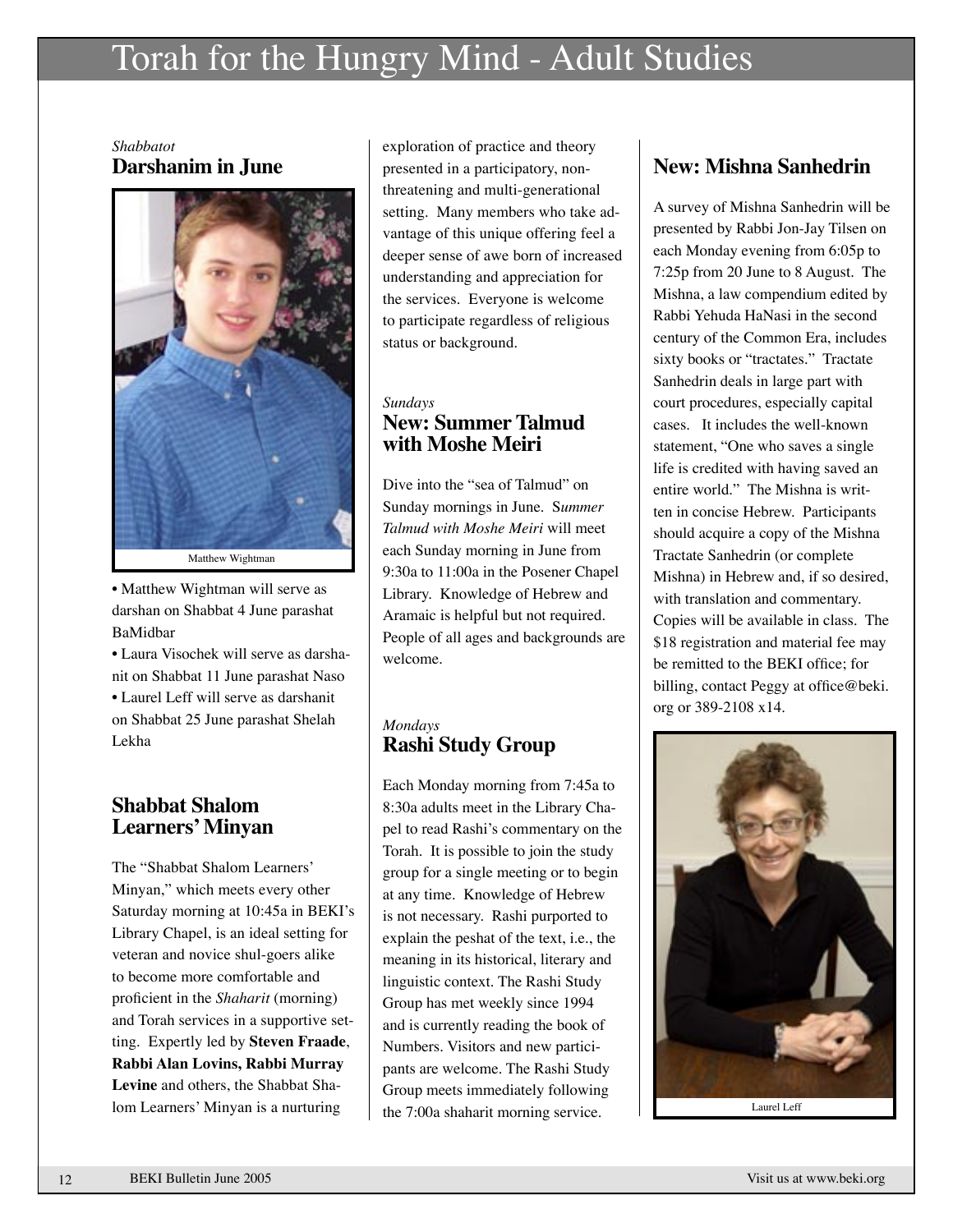## Torah for the Hungry Mind - Adult Studies

#### **New: Practicum in Jewish Living**

*Three Monday nights in July*

Explore the procedures, rules and meaning of three major areas of private and communal observance on Monday nights in July with Rabbi Jon-Jay Tilsen. Topics include "Shabbat Rules!" (Monday 11 July); "Chews by Choice: Kosher in and out" (Monday 18 July); and "VeSamahta beHagekha: Celebrating the Major Festivals" (Monday 25 July). Each meeting is from 7:30p to 9:00p in the Library. Everyone is welcome.

#### *Wednesdays* **Rabbis' Study Group**

*Wednesdays with Murray* is a weekly study group exclusively for rabbis, facilitated by Rabbi Murray Levine. The Wednesday study group affords local rabbis an opportunity to pursue their own *talmud torah* (Torah study) in a "safe" setting and with opportunities to learn from each other's experience and insight. For more information, call Rabbi Murray Levine at (203) 397-2513.

#### *Thursdays* **Sanhedrin Talmud Study Group**

The "Sanhedrin Talmud Study Group" meets weekly on Thursdays during the lunch hour (12:30p to 1:30p) at a downtown New Haven professional office for Talmud study. The Group has met weekly since 1999. For some participants, this is their first direct ex-

perience with Talmud text. The Group focuses on the issues raised in the Talmud, with less attention to the technical aspects of the text. Knowledge of Hebrew or Aramaic is helpful but not required. For location or information, contact Isaiah Cooper at 233-4547 or icooper@cooperlaw.net.

### **Writing Group**

The Writing Group meets each Thursday in the Chapel Library from 2:00p to 4:00p. Interested writers gather to share the short pieces that they have written: memoirs, poetry, children's stories and short stories. The goal of the group is to encourage writing, critique of written pieces, and publishing. Each week the participants bring a piece of their writing. The writer then has a "Read-Aloud" and the group provides feedback. This community aims to generate writing and provide support and feedback for published pieces. For more information please contact Ruth Silver at bergida@yahoo.com or Dr. Lauren Kempton at 389-2108 x13 or lkempton@beki.org

### **AA Meeting**

The *Here We Are* Group of AA meets at BEKI every Thursday night at 8:00p. The weekly Meeting has been held at BEKI since May 1997. Open to any person who can benefit from a recovery program, the meeting is held according to standard AA procedure. It is currently engaged in a 12 & 12 Study – Discussion. This is not a specifically Jewish recovery group, although a large proportion of par-

ticipants are Jewish. For information on the weekly meeting contact Jay at (203) 387-6019 or sokolow@snet.net.

## **Your Ad Here**

The **BEKI Bulletin** is sent to over 700 households and businesses and is repeatedly consulted as a reference document. Advertisers report positive results. For rates and to place your ad, contact Peggy at office@beki.org (389-2108 x14).

## I E W I S H **FOUNDATION**



STEPHEN L. SALTZMAN CHAIR

> **DENNIS J. MAGID DIRECTOR**

360 AMITY ROAD, WOODBRIDGE, CT 06525 (203) 387-2424 EXT. 304

**CONTACT THE FOUNDATION** TO DISCUSS HOW YOU CAN BENEFIT BETH EL-KESER AND THE JEWISH **COMMUNITY OF GREATER NEW HAVEN THROUGH THE JEWISH FOUNDATION OF GREATER NEW HAVEN**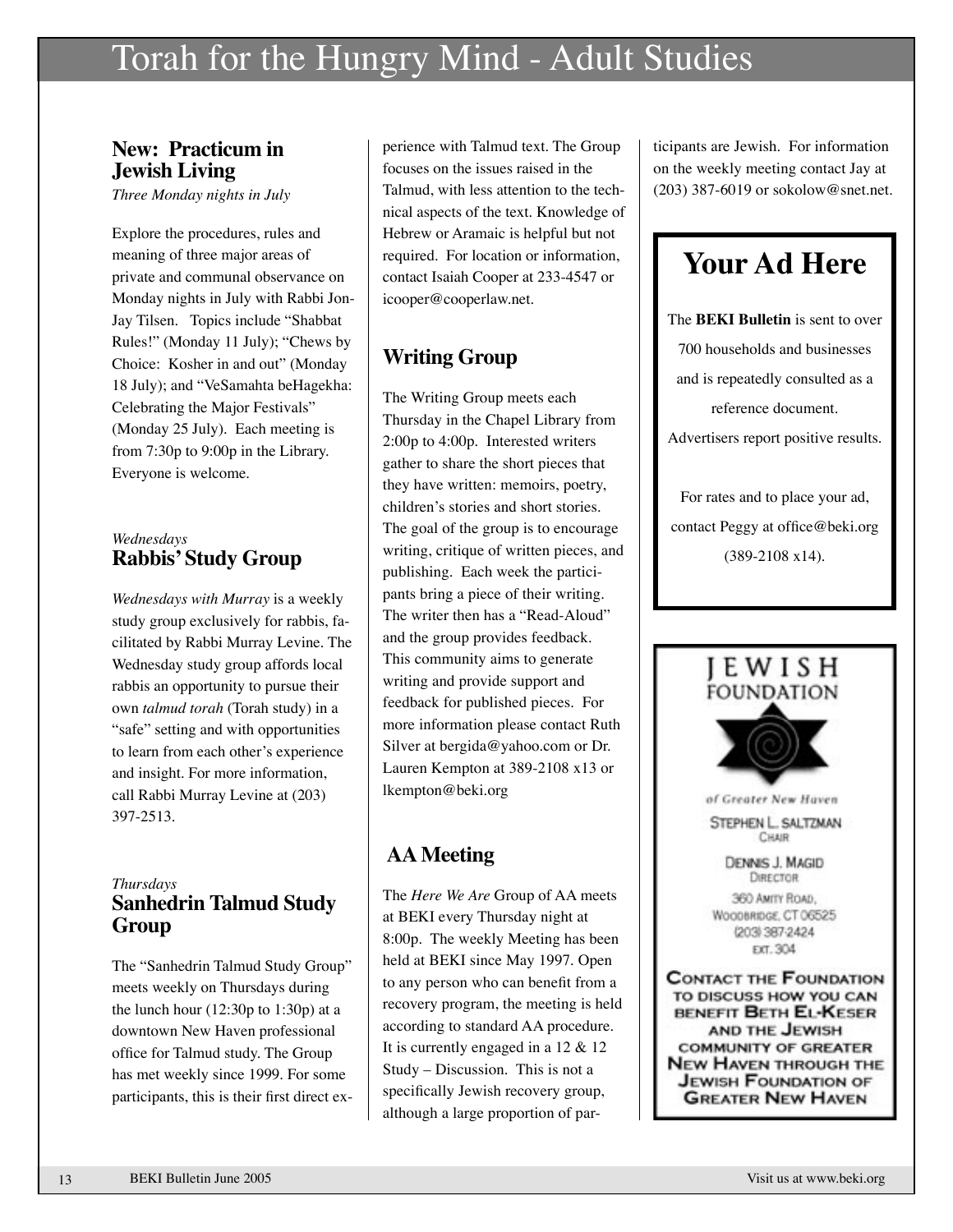## Sisterhood News

### **Torah Fund**

Please think of Torah Fund for all your special occasions – Birthdays, Weddings, Anniversaries, Bar/Bat Mitzvahs and Graduations. Say you care and send a TORAH CARD and support the Jewish Theological Seminary, the academic and spiritual center of Conservative Judaism worldwide.

Cards are still only \$3.00 each (includes a stamp).

Call Barbara Cushen – 407-0314 – and save yourself a trip to the store. Your card will be sent out for you promptly.

Thanks to the following for their support by purchasing cards.

### **Mazel Tov to:**

• Irene Hochman & David Trueheart on their marriage by B. Cushen • Alan Rosell on his birthday from Elayne & Morton Dimenstein • Sylvia Lieberman on her birthday from Grace Geisinger • Julie Cohen & Larry Visochek on Allan's Bar Mitzva from Violet & Charlie Ludwig • Gila Reinstein on her milestone birthday from Violet & Charlie Ludwig, Barbara Cushen & Stanley Saxe • Bobby Sanofsky on receiving The Berhman House Award from Violet & Charlie Ludwig • Happy Purim to Elaine Howard & Scott Davis from Lori, Natan, Beth & Justin Weinstein • Taub Gurland on her milestone

birthday from Barbara Cushen

#### **Get Well to:**

- Norma Levine from Harriet & Noel Barstein
- Karen Winer from Violet & Charlie Ludwig
- Mrs. Joan Taub from Adele Tyson

• Ruth Greenblatt from Barbara Cushen, Stanley Saxe, the BEKI Hesed Committee, Violet & Charlie Ludwig, Adele Tyson; Lori, Natan, Beth & Justin Weinstein

#### **In Memory of:**

• Emma Davis to Lil & Joe Dimon from Barbara Cushen & Rose Brunswick

• Hyman Berman to Rose Berman from Barbara Cushen

- Their mother to Gerry & Burt Kelman from Elayne & Morton Dimenstein
- Stanley Lowell to Lauri Lowell & family from Elayne & Morton Dimenstein
- Her mother to Roz Bobrow from Violet & Charlie Ludwig
- Nicoletta Lender to the Lender Family from Rena Miller
- David Schleifer to Ruth Schleifer from Louis Petrillo
- Norma Greenblatt to her family from Mollie Satin, Uncle Ted & Family, Mikki Ratner

### **Service Times for Spring/Summer**

لبا

பு

**Sundays:** 9a Shaharit 5:45p Minha-Maariv

### **Mondays:**

7a Shaharit 5:45p Minha-Maariv

**Tuesdays:** 7a Shaharit 5:45p Minha-Maariv

**Wednesdays:** 7a Shaharit 5:45p Minha-Maariv

**Thursdays:** 8:15a Shaharit 5:45p Minha-Maariv

**Fridays:** 7a Shaharit 6p Minha-Maariv

**Saturdays:** 9:15a Shaharit 5:45p Minha

क

币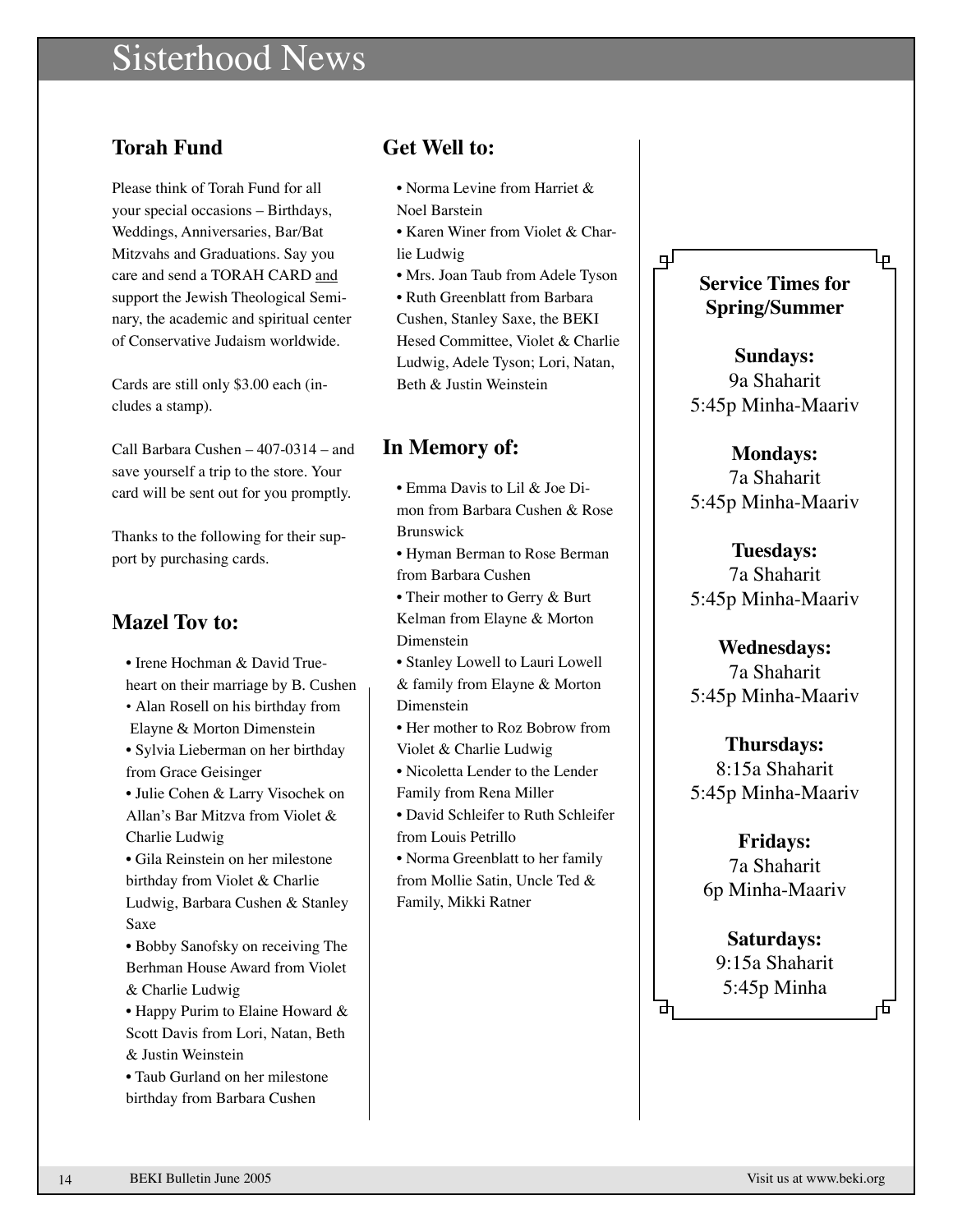| <b>June 2005</b>                                                                                              |                                                                                                                                          |                                                                                                                                              |                                                                                                 |                                                                                                            |                                      |                                                                                                                                                                                      |
|---------------------------------------------------------------------------------------------------------------|------------------------------------------------------------------------------------------------------------------------------------------|----------------------------------------------------------------------------------------------------------------------------------------------|-------------------------------------------------------------------------------------------------|------------------------------------------------------------------------------------------------------------|--------------------------------------|--------------------------------------------------------------------------------------------------------------------------------------------------------------------------------------|
|                                                                                                               |                                                                                                                                          |                                                                                                                                              | 23 Iyar 5765 - 23 Sivan 5765                                                                    |                                                                                                            |                                      |                                                                                                                                                                                      |
| Sunday                                                                                                        | Monday                                                                                                                                   | Tuesday                                                                                                                                      | Wednesday<br>1<br>7:30a Talmud Berakhot<br><b>Study Group</b><br>8:30a Rabbi's Study<br>Group   | Thursday<br>$\overline{2}$<br>12:30p Talmud Study<br>Group (off-site)<br>2:00p Writing Group<br>8:00p A.A. | Friday<br>3<br>8:03p Candle Lighting | Saturday<br>$\overline{4}$<br><b>Darshan: Matthew</b><br>Wightman<br>10:45 Children's<br>Programs<br>Qiddush:<br>Silverman/Sokolow &<br>Rashi Study Group                            |
|                                                                                                               |                                                                                                                                          |                                                                                                                                              | 23 Iyar/38 L'Omer                                                                               | 24 Iyar/39 L'Omer                                                                                          | 25 Iyar/40 L'Omer                    | 26 Iyar/41 L'Omer                                                                                                                                                                    |
| 5                                                                                                             | 6<br>Yom Yerushalayim<br>7:45a Rashi Study Group<br>7:30p Executive Board<br><b>Meeting</b>                                              | 7                                                                                                                                            | 8<br>Rosh Hodesh<br>7:30a Talumd Berakhot<br><b>Study Group</b><br>8:30a Rabbi's Study<br>Group | 9<br>12:30p Talmud Study<br>Group (off-site)<br>2:00p Writing Group<br>8:00p A.A.                          | 10<br>8:07p Candle Lighting          | 11<br>Darshanit: Laura<br>Visochek<br>10:45a Children's<br>Programs<br>10:45a Learner's Minyan<br>Qiddush: Membership<br><b>Committe for New &amp;</b><br><b>Prospective Members</b> |
| 27 Iyar/42 L'Omer                                                                                             | 28 Iyar/43 L'Omer                                                                                                                        | 29 Iyar/44 L'Omer                                                                                                                            | 1 Sivan/45 L'Omer                                                                               | 2 Sivan/46 L'Omer                                                                                          | 3 Sivan/47 L'Omer                    | 4 Sivan/48 L'Omer                                                                                                                                                                    |
| 12<br><b>Erev Shavuot</b><br>8:00p Minha<br>8:08p Candle Lighting<br>8:30p Maariv<br>8:45p Tiqun Leil Shavuot | 13<br>Shavuot<br><b>Office Closed/Shavuot</b><br>9:15a Festival Service<br>6:45p Minha & Maariv<br><b>Candle Lighting after</b><br>9:05p | 14<br>Shavuot II (Yizkor)<br><b>Office Closed/Shavuot</b><br>9:15a Festival Service<br><b>Book of Ruth Yizkor</b><br><b>Memorial Service</b> | 15<br>7:30a Talmud Berakhot<br><b>Study Group</b><br>8:30a Rabbi's Study<br>Group               | 16<br>12:30p Talmud Study<br>Group (off-site)<br>2:00p Writing Group<br>8:00p A.A.                         | 17<br>8:09p Candle Lighting          | 18<br>10:45a Children's<br>Programs<br>10:45a Learner's Minyan<br>Qiddush: Zax-Weiser &<br>Stoll                                                                                     |
| 5 Sivan/49 L'Omer                                                                                             | 6 Sivan                                                                                                                                  | 7 Sivan                                                                                                                                      | 8 Sivan                                                                                         | 9 Sivan                                                                                                    | 10 Sivan                             | 11 Sivan                                                                                                                                                                             |
| 19                                                                                                            | 20<br>7:45a Rashi Study Group<br>6:05p Mishna Sanhedrin<br>class<br>7:30p General Board<br>Meeting                                       | 21                                                                                                                                           | 22<br>7:30a Talmud Berakhot<br><b>Study Group</b><br>8:30a Rabbis' Study<br>Group               | 23<br>12:30p Talmud Study<br>Group (off-site)<br>2:00p Writing Group<br>8:00p A.A.                         | 24<br>8:11p Candle Lighting          | 25<br>Darshanit: Laurel Leff<br>10:45a Children's<br>Programs<br>Qiddush: TBA                                                                                                        |
| 12 Sivan                                                                                                      | 13 Sivan                                                                                                                                 | 14 Sivan                                                                                                                                     | 15 Sivan                                                                                        | 16 Sivan                                                                                                   | 17 Sivan                             | 18 Sivan                                                                                                                                                                             |
| 26<br>9:30a BEKI Annual<br>Meeting & brunch<br>following morning<br>services                                  | 27<br>7:45a Rashi Study Group<br>6:05p Mishna Sanhedrin<br>class                                                                         | 28                                                                                                                                           | 29<br>7:30a Talmud Berakhot<br><b>Study Group</b><br>8:30a Rabbi's Study<br>Group               | 30<br>12:30p Talmud Study<br>Group (off-site)<br>2:00p Writing Group<br>8:00p A.A.                         |                                      |                                                                                                                                                                                      |
| 19 Sivan                                                                                                      | 20 Sivan                                                                                                                                 | 21 Sivan                                                                                                                                     | 22 Sivan                                                                                        | 23 Sivan                                                                                                   |                                      |                                                                                                                                                                                      |
| <b>BEKI Events</b>                                                                                            |                                                                                                                                          |                                                                                                                                              |                                                                                                 |                                                                                                            |                                      |                                                                                                                                                                                      |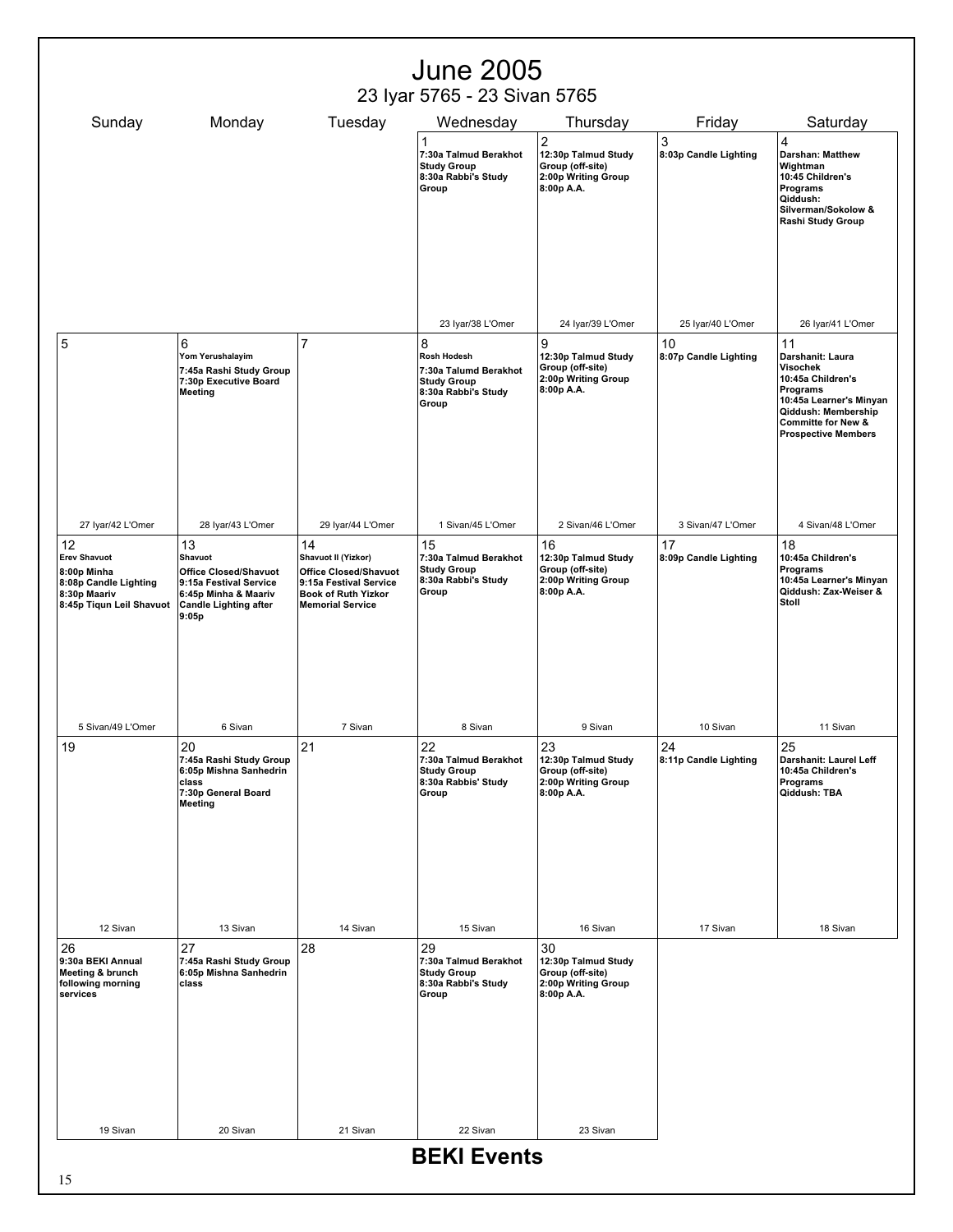## ontributions

*For information on donating by credit card online or by email, please see www.beki.org/donate.html. BEKI accepts VISA & MasterCard.*

#### **Rabbi's Tzedaqa Fund**

• Stephanie Shteirman in appreciation

• Arthur & Betty Levy for Maot Hittim/ Mekhirat Hametz

• Michael Stern & Kathy Rosenbluh for Mekhirat Hametz

• Rabbi Lina & Linden Grazier-Zerbarini for Mekhirat Hametz

• Stephen & Rachel Wizner for Mekhirat Hametz

• Karen Kassap & Cary Caldwell for Mekhirat Hametz

• David & Rayna Belowsky for Mekhirat Hametz

• Robert & Dianne Golub for Mekhirat Hametz

• Evelyn Benson for Mekhirat Hametz

• Stephen & Sheryl Rothman for Mekhirat Hametz

• Kenneth & Linda Buckman for Mekhirat Hametz

• Elma Guttenberg for Mekhirat Hametz

• Edward & Carol Kravitz for Mekhirat Hametz

• David Schwartz for Mekhirat Hametz

• Robert Golub & Dianne DeFusco Family honoring the Michael Stern & Kathy Rosenbluh Family and Herb & Margot Stern, in appreciation

• Natan & Lori Weinstein for Mekhirat Hametz

• Gladys Lipkin marking the yahrzeit of Philip J. Lipkin

• Alan Lovins & Trish Loving celebrating grandson Jacob Briones Lovins entering the covenant and in appreciation of Paul Bass and Jon-Jay Tilsen

• Mekhirat Hametz: Steven Fraade & Ellen Cohen; Peter Lerner & Gwen Weltman; Gila Reinstein; Leon Cummings; Victor & Susan Stein; Howard & Willa Needler; Elsie Hodes; Morton & Elayne Dimenstein; Saul Bell; Larry Visochek & Julie Cohen; Stewart Frankel & Joy Kaufman; David Wright; Alan &

Sally Abramovitz; Paula Hyman & Stanley Rosenbaum; Jay & Lynn Brotman; Tina Rose; Diana Friedman & Edward Opton; Seth & Bryna Pauker; Michael Winter & Ellen Mackler; Hillel & Sara-Ann Auerbach; Isaiah Cooper & Lori Lowell

#### **Qiddush Sponsors (Minimum \$150)**

• Alan Rosner & Deren Manasevit in honor of Hannah's Bat Mitzva

• David & Joanne Goldblum marking Jesse's birthday and David's milestone birthday

• Seth & Bryna Pauker marking Laina's birthday

• Diana Friedman Opton for the special women in her life

• Joanne Foodim & Robert Forbes marking their birthdays

• Larry Visochek & Julie Cohen in honor of Allan's Bar Mitzva

• Gila Reinstein marking her milestone birthday

#### **Chai Fund (minimum \$18) to support synagogue operations**

• To Lauri Lowell & Isaiah Cooper with sympathy on the passing of Stanley Lowell by Trish Loving & Alan Lovins

• To Yael Wertheimer-Borofsky with prayers for healing and wellness from her friends at BEKI

• To the BEKI Religious School marking the birth of her grandson Joshua Berliner by Delci C. Lev

• To BEKI in appreciation for prayers for healing by Al Barnett

• To Ruthie Greenblatt in honor of a Refu'ah Shlema by David & Darryl Kuperstock

• To the Weisselberg family with sympathy on the passing of Robert Weisselberg by David & Rayna Belowsky

• To the Shindell family with sympathy on the passing of Lorraine Shindell by Laura & Jack Yakerson

• To Lauri Lowell and Isaiah Cooper with sympathy on the passing of Stanley Lowell by Robert & Janice Lettick

• To the Bellard Family with sympathy on the passing of Gary Salvatore Bellard, Jr. by David & Rayna Belowsky

• To Bill Hallo with best wishes for a speedy and full recovery by Trish Loving & Alan Lovins

• To Ruthie Greenblatt with best wishes for a speedy and full recovery by Trish Loving & Alan Lovins

• To Gila Reinstein in honor of her milestone birthday by Trish Loving & Alan Lovins

• To Michael Stern, Kathy Rosenbluh and Herb & Margot Stern in appreciation for their hospitality and kindness by the Golub Family

#### **In-Kind Donations**

• A copy of "Etz Hayim: Torah and Commentary" by Julie Cohen & Larry Visochek

• Ten copies of "Five Megilloth and Jonah: A New Translation" by Julie Cohen & Larry Visochek

#### **Hesed Fund**

• To Lauri Lowell & Isaiah Cooper with sympathy on the passing of Stanley Lowell by Caryl & Michael Kligfeld

#### **Synagogue Fund (minimum \$10) to support synagogue operations**

• To the members of Congregation BEKI for the thoughtful, generous Purim basket by Harriet Meisel

• To BEKI with thanks for the Purim basket by Shirley Mattler

• To Violet Ludwig in honor her being named a Women of Valor by Jack & Rissa Mendlestein

• To Harriet & Sam Kantrowitz with sympathy on the passing of Dr. Irving Berman by Violet & Charlie Ludwig

#### **Yahrzeit Fund (\$5 minimum) to support synagogue operations**

• In memory of Sol Reichentahl by Edward & Lynn Reichentahl

• In memory of Marvin Spielman by James Spielman

• In memory of Fannie Fish by Abraham & Ada Fish

• In memory of Harry Fish by Abraham & Ada Fish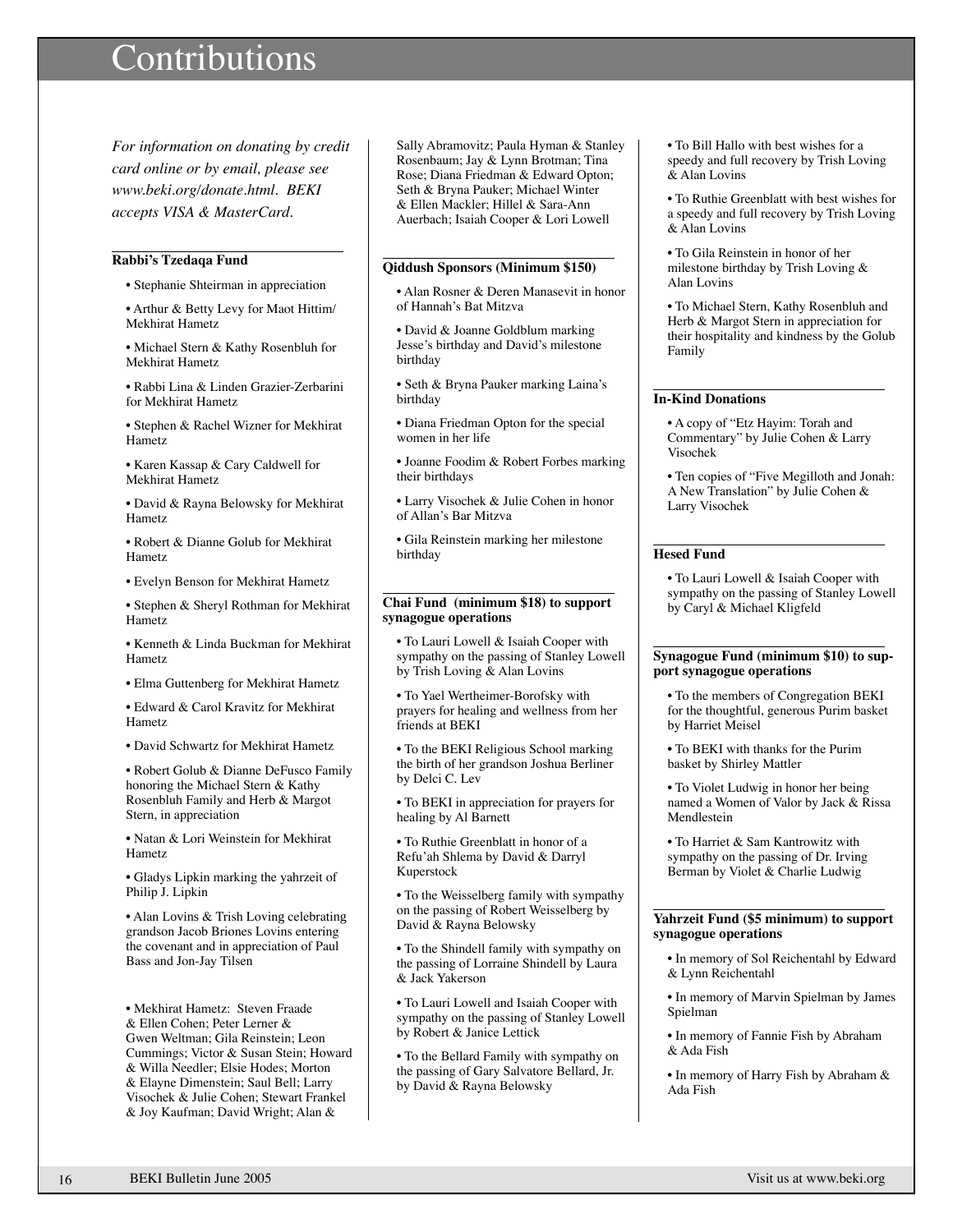## ontributions

• In memory of Dorothy Miller by Abraham & Ada Fish

• In memory of Harry Spiegel by Howard G. Gold

• In memory of Samuel Flamer by Muriel & Morton Chorney

• In memory of David Sugarmann by Howard B. Sugarmann

• In memory of Philip Kantrowitz by Samuel & Harriet Kantrowitz

• In memory of her father David Zeid by Sylvia Zeid

• In memory of her mother Katie Zeid by Sylvia Zeid

• In memory of her sister Goldie Zeid by Sylvia Zeid

• In memory of her brother Emanuel Zeid by Sylvia Zeid

• In memory of her brother Louis Zeid by Sylvia Zeid

• In memory of Kitty Greenberg by Irving Greenberg

• In memory of Minnie Abramowitz by Edith Alper

• In memory of Harriet Winer by Herbert Winer

• In memory of Moses J. Henken by Gladys Lipkin

• In memory of her daughter Ruth Ann Weinstein by Esther Rose

• In memory of Hyman Epstein by Abraham & Norma Hodes

• In memory of her mother Ida Yasgur by Esther Rose

• In memory of her father Samuel Lurie by Zelda Kravitz

• In memory of Eric Beller by Helen Beller

• In memory of her sister Annette Trichter by Ruth & Paul Lopatin

• In memory of his father Matthew Lettick by Robert & Janice Lettick

#### **Torah Scroll Restoration**

Our Torah scrolls are all about 100 years old and in need of restoration. Some of the scrolls were restored in the 1980s, but the passage of time and daily or weekly use have taken their toll. All of the scrolls need lettering cleaned, replaced and treated. Some need sewing and taping of parchment, and some need a new set of *etz hayim* (spools).

The cost of restoring our best scrolls is \$3,600 to \$6,000 each; a fund of \$50,000 would provide for the permanent regular maintenance of the scrolls. If you would like to learn more about the condition of our scrolls or about the restoration process, or would like to fund the restoration of one or more scrolls, please contact Rabbi Tilsen at 389-2108 x10 or jjtilsen@beki.org.

### **Reading Torah at BEKI**

Darryl Kuperstock is coordinating the readings for BeMidbar (Numbers). If you would like to read Torah, or learn how to read Torah, call Rabbi Jon-Jay at (203) 389-2108 x10 (jjtilsen@beki. org) or Darryl Kuperstock at (203) 387-0304 (kuperst@aol.com).

### **Cemetery Cleanup**

Volunteers are welcome to clean and tend the Beth El Memorial Park and Keser Israel Memorial Park. Your one hour or more, once a week, once a month, once a year or once, would be appreciated. To volunteer please contact David Sagerman at 389-2108 x57 or davdorsagerman@webtv.net.

Telephone (203) 776-1243 Fax (203) 785-1247

#### J. DEBORAH FERHOLT, M.D. A. JOSEPH AVNI-SINGER, M.D. Child and Adolescent Health Care, L.L.C.

Office Hours By Appointment

303 WHITNEY AVENUE NEW HAVEN, CONNECTICUT 06511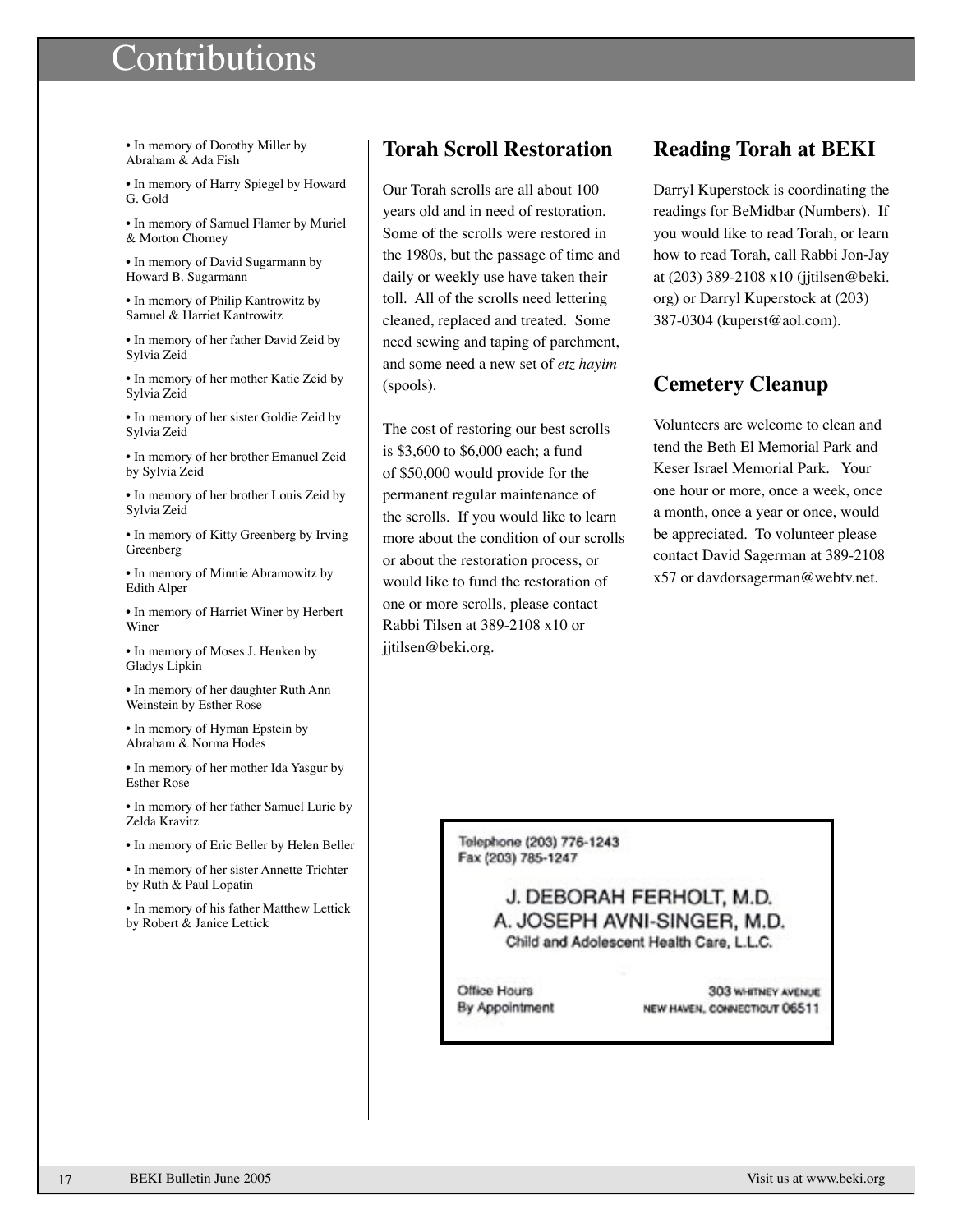

Company Formation  $\cdot$  Mergers & Acquisitions Leases • Software Licenses • Consulting Agreements Shareholder Disputes • Employment Contracts Distribution Contracts • Equity & Debt Finance



## **WELLER FUNERAL HOME**

Serving the Jewish community of greater New Haven with dignity since 1881

> **493 Whitney Avenue New Haven, CT**

> > Daniel W. Klein

624-6912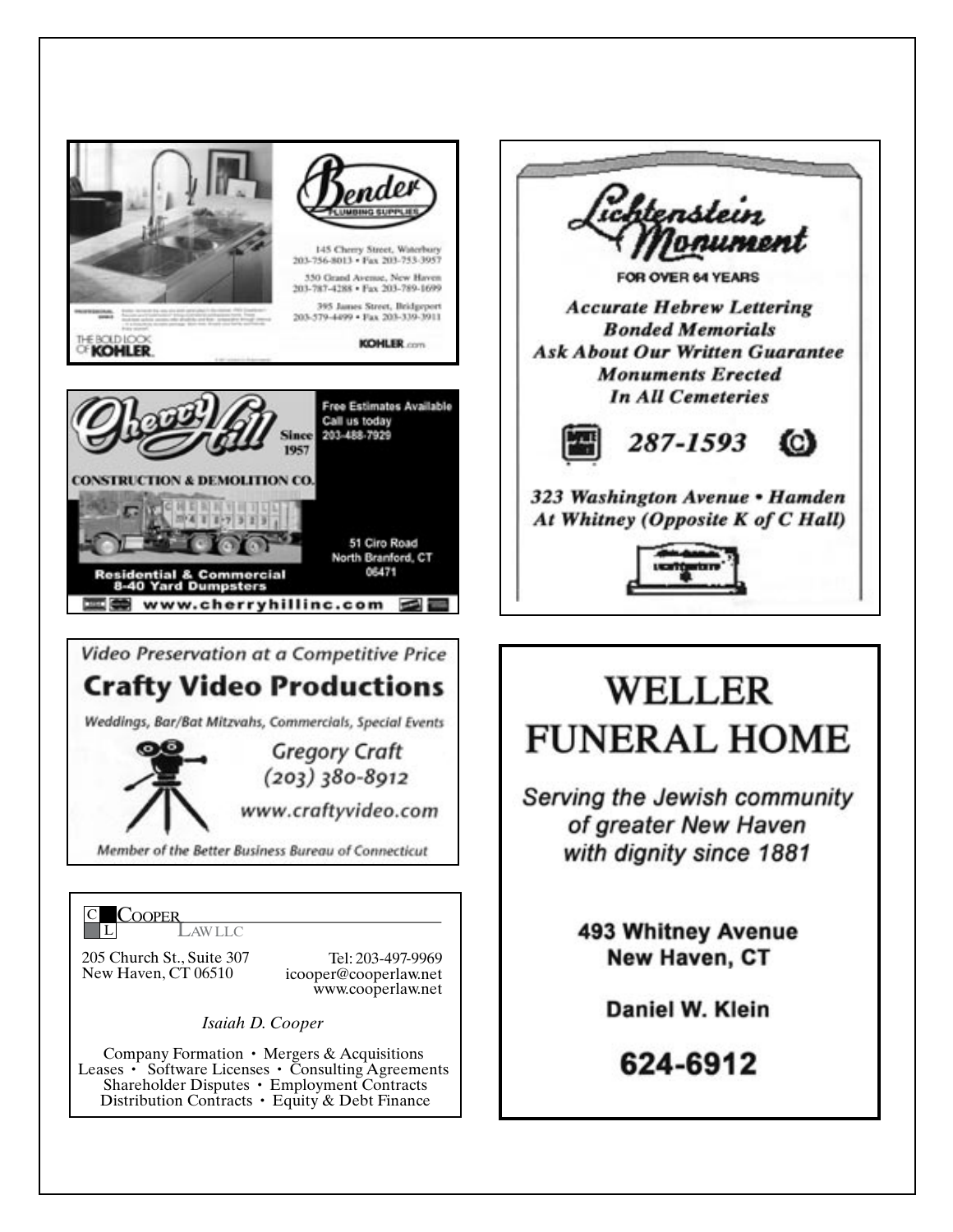